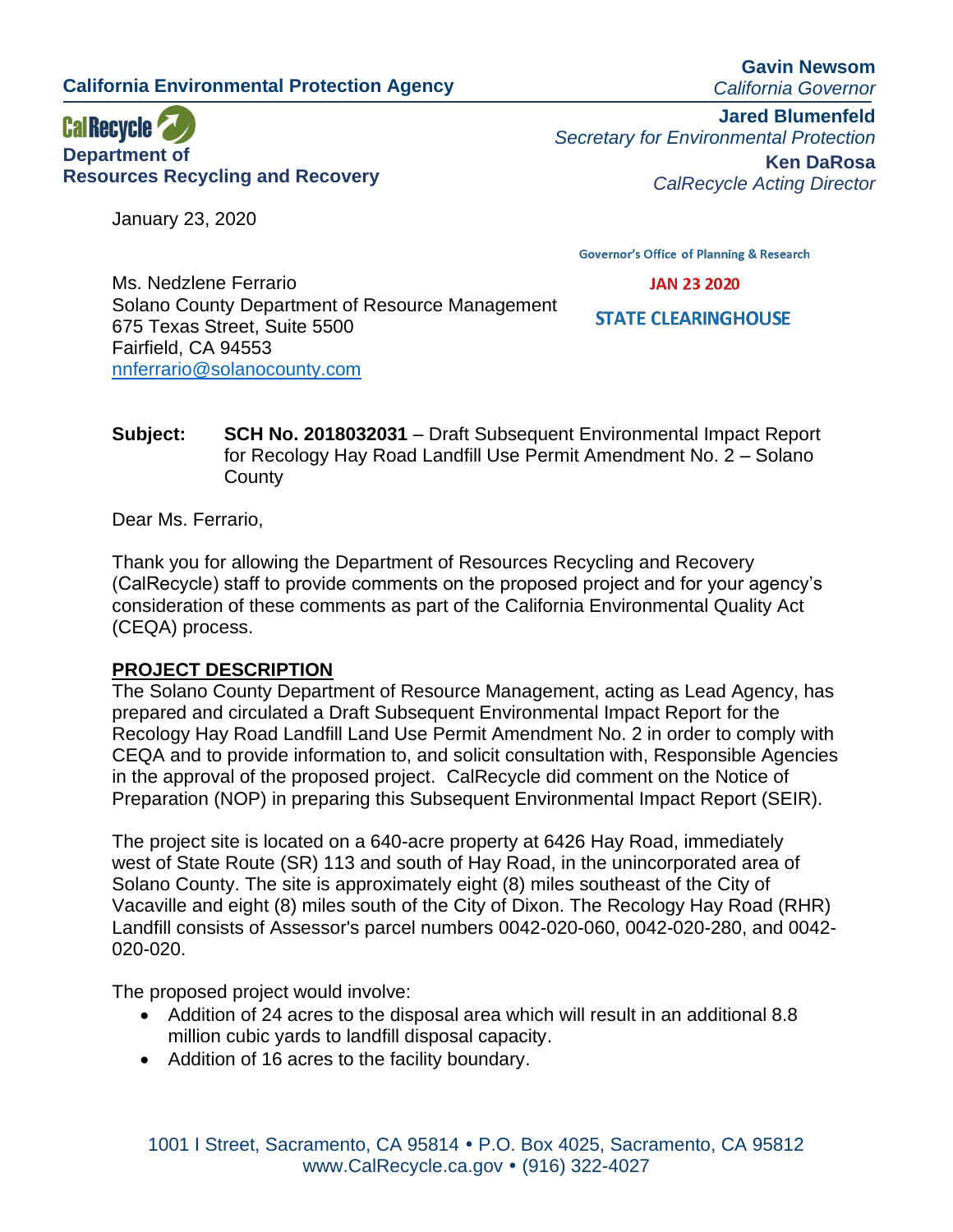Recology Hay Road Landfill – Draft Subsequent EIR January 23, 2020 Page 2 of 4

- Reduction of Jepson Prairie Organics (JPO) compost facility size from 39 acres to 38 acres. The one (1) acre reduction is part of the 24 acres that will be added to Recology Hay Road Landfill.
- Modification of the land use permit acknowledges that existing permitted monofill DM-1 (Disposal Module 1) extends beyond its originally defined footprint.
- Addition of baled recyclable material storage (temporary storage for 6 months).
- Increase landfill tonnage to 3,200 tons per day (TPD) averaged over a seven (7) day period with a peak daily tonnage of 3,400 TPD.
- Addition of construction and demolition sorting operation. This would involve addition of equipment to process/sort the material. The facility currently receives construction and demolition material but does not process.
- Addition of friable asbestos disposal into all disposal modules (DM) except for DM 2.1 on site. Currently disposal of friable asbestos is limited to Disposal Module 1.
- Expansion of soil borrow pit to accommodate increased need for soil associated with proposed landfill construction and operations.
- Addition of an enclosed landfill gas flare.

# **COMMENTS**

CalRecycle staff's comments on the proposed project are listed below. Where a specific location in the document is noted for the comment, please ensure the comment is addressed throughout all sections of the Draft Subsequent EIR, in addition to the specific location noted.

#### **SWFP Entitlements for the Recology Hay Road Landfill Current and Proposed**

- The proposed entitlement would increase the disposal acreage (footprint) from 256 acres to 280 acres.
- The proposed entitlement would increase the design capacity from 37,000,000 cubic yards to approximately 45,800,000 cubic yards.
- The proposed entitlement would add processing and sorting equipment on site to manage construction demolition material.
- Proposed entitlement would increase incoming tonnage limit from 2,400 tons per day to 3,200 tons per day averaged over a seven (7)-day period with a peak daily tonnage of 3,400 tons per day.
- Proposed entitlement would allow asbestos containing waste to be disposed of in all disposal modules except module 2.1. Currently disposal of friable asbestos is only allowed in disposal module 1.
- Proposed entitlement would adjust the estimated closure date of the facility from 2053 to 2038.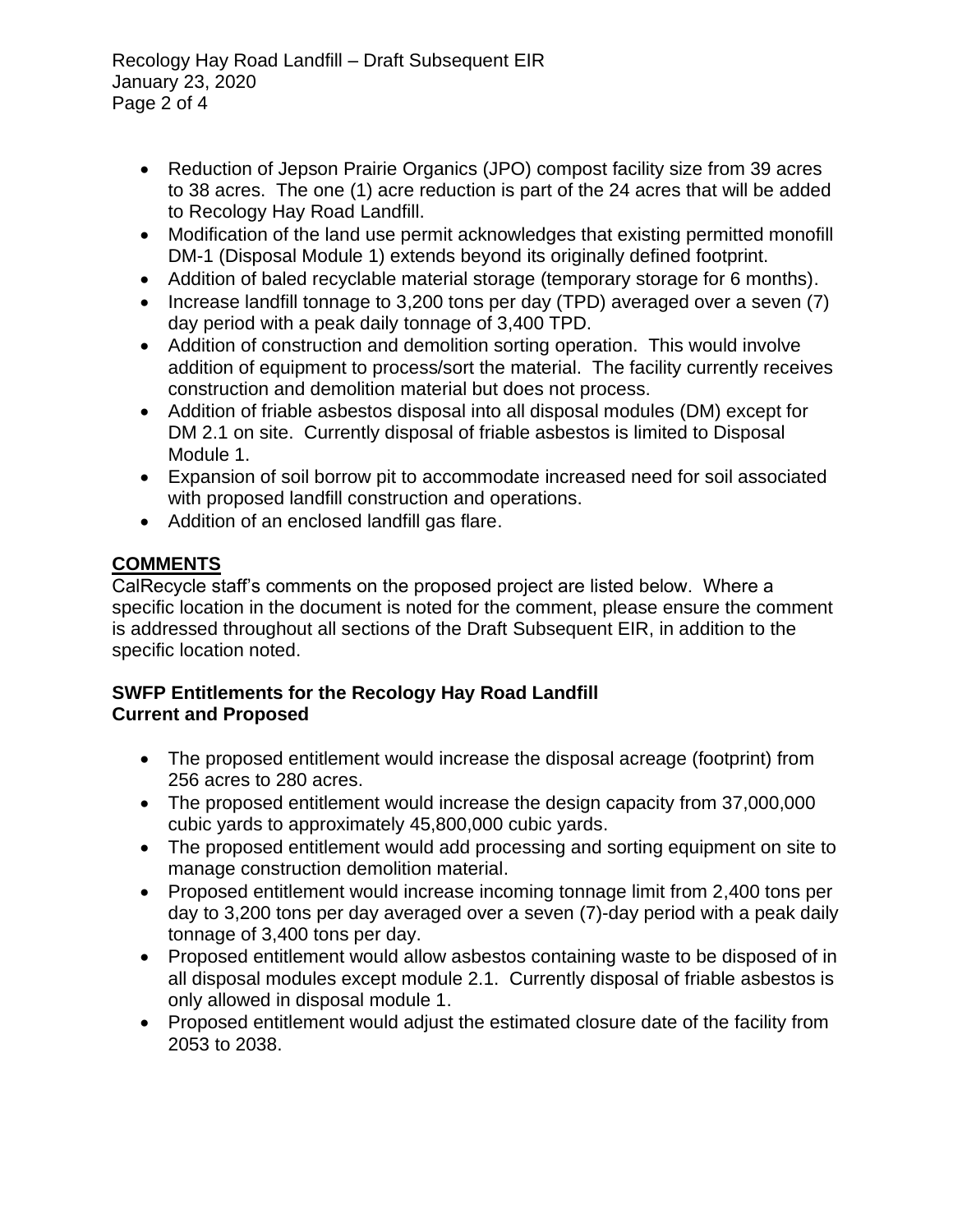## **Estimated Closure Date**

In section 3.7.1 of the subject document, it states that "The Triangle would result in an increase of approximately 8.8 million cubic yards to the landfill's disposal capacity with the landfill footprint extended to the south and extending the estimated closure date to 2038." Is this a typographical error? The current estimated closure date for this facility is 2053. Should this state "shorten the closure date?" Is the shortening of the closure date due to the increase in disposal capacity being too little to offset the increase in tonnage? The "Revised Notice of Preparation" circulated between August 31, 2018 to October 2, 2018 stated that the "Expansion of the landfill disposal area into the Triangle would increase the landfill's total disposal capacity by approximately 8.8 million cubic yards and extend the estimated life of the landfill by at least 5 years." Should the correct date be 2058?

### **Solid Waste Regulatory Oversight**

The Solano County Department of Resource Management is the solid waste Local Enforcement Agency (LEA) for Solano County and responsible for providing regulatory oversight of solid waste handling activities, including inspections. Please contact the LEA Jagjinder Sahota at (707) 784-3308 to discuss the regulatory requirements for the proposed project.

#### **CONCLUSION**

CalRecycle staff thanks the Lead Agency for the opportunity to review and comment on the environmental document and hopes that this comment letter will be useful to the Lead Agency preparing the final Environmental Impact Report and in carrying out their responsibilities in the CEQA process.

CalRecycle staff requests copies of any subsequent environmental documents, copies of public notices and any Notices of Determination for this proposed project.

If the environmental document is adopted during a public hearing, CalRecycle staff requests 10 days advance notice of this hearing. If the document is adopted without a public hearing, CalRecycle staff requests 10 days advance notification of the date of the adoption and proposed project approval by the decision-making body.

If you have any questions regarding these comments, please contact me at (916) 341- 6119 or by e-mail at [Harprit.Mattu@calrecycle.ca.gov.](mailto:Harprit.Mattu@calrecycle.ca.gov)